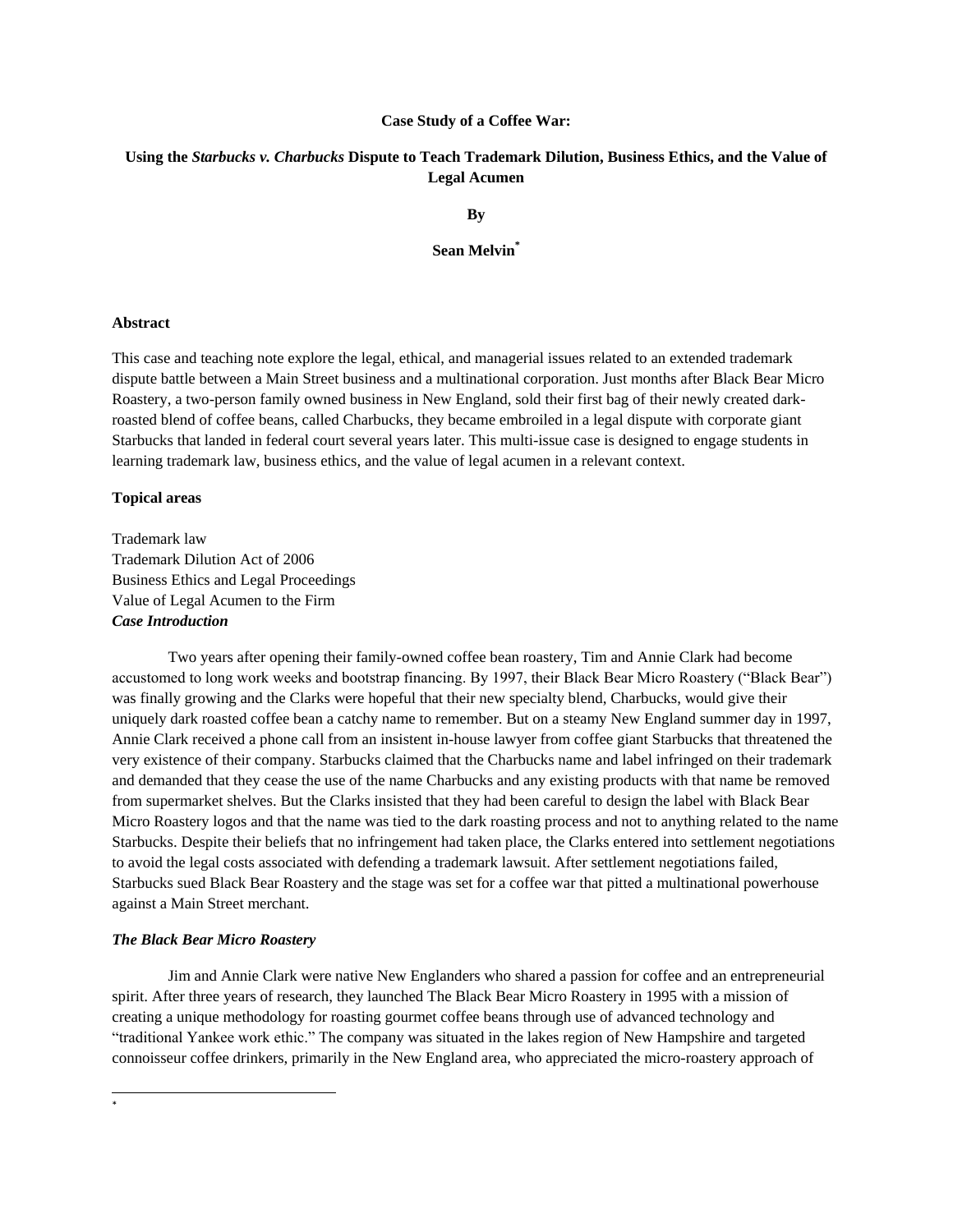producing small, high-quality batches of coffee beans. The beans were sold via mail order, from the Black Bear Web site, and through New England specialty stores and supermarkets. Eventually, Black Bear also sold its products through their own retail outlet and cafe in Portsmouth, New Hampshire.

True to their belief in the micro-roastery concept and their entrepreneurial courage, the Clarks went all in. In order to start the business, the couple sold many of their assets and refinanced the mortgage on their home for extra cash. They enlisted their teen-aged daughters as their labor force and committed to seven day work weeks. The family business was the centerpiece of their family"s livelihood.

As with many start-ups, business for Black Bear was slow and rocky at first. The price of green coffee beans had fluctuated unexpectedly and the 1997 Teamsters strike at United Parcel Service had eaten into profit margins. Undeterred, Jim and Annie Clark kept the company going until it began to grow ever so slowly. In order to develop a niche in the gourmet coffee market, Black Bear began to develop unique blends with catch names that were easy to remember. This included blends such as "Country French", "Kenya Safari" and "Mocha Java."

#### *Charbucks*

By April 1997, Black Bear had developed a loyal following from which they often solicited feedback and suggestions for new products. One common theme from customers was a desire for a blend with a darker roasted bean that yielded a richer taste. Responding to that customer demand, Black Bear developed a darker roasted blend and named it "Charbucks Blend." The "Char" being a reference to the new, darker roasted coffee bean blend.

The Charbucks Blend was sold in packaging that showed a picture of a black bear above the large font print "Black Bear Micro Roastery." The label also informed consumers that the coffee was roasted and "Air Quenched" in New Hampshire and contained a catch phrase "You wanted it dark…You"ve got it dark!" There was no similarity between the Starbucks famous logo, a circular shape with the graphic of a mermaid-like siren encompassed by the phase "Starbuck Coffee", and the Charbucks label except for the partial word "bucks."

#### *A Call from Goliath*

It didn"t take long for Starbucks to get wind of the Charbucks Blend. Just four months after making their first sale of their new blend, the Clarks received a call from Starbucks"s in-house counsel. In what Annie Clark, who received the initial call, described as unmistakably threatening, Starbucks" counsel insisted that the Charbucks Blend was a violation of their trademark rights and demanded that Black Bear cease the use of the name and take steps to completely remove Charbucks from the market place. Starbucks followed up with a formal demand to cease and desist and alleged that Black Bear"s use of Charbucks was disparaging, diluted Starbucks"s mark and violated federal trademark law.

The Clarks held a family meeting to discuss the matter. While they agreed that they had done nothing wrong, they decided that a trademark battle with Starbucks could bankrupt their family business even if they eventually prevailed in court. The risk was too high to fight Starbucks, so they decided to pursue negotiations for settlement. They hired an attorney who sent Starbucks a letter on behalf of Black Bear denying any liability for trademark infringement, but also offering to engage in settlement negotiations given the limited time and financial resources that the Clarks had at their disposal. Starbucks hired outside counsel to negotiate a settlement agreement. In the event that settlement negotiations failed, Starbucks made it clear to Black Bear that they intended to file suit for trademark infringement. The negotiations dragged on for three years and Black Bear"s legal bills were soaring. Starbucks offered to compensate Black Bear for some of its legal expenses and costs of compliance (e.g., changing advertising, removal of the products), but the parties could not agree on the amount nor on a mutually acceptable public statement. On July 2, 2001, nearly four years after the first phone call about the dispute, Starbucks filed suit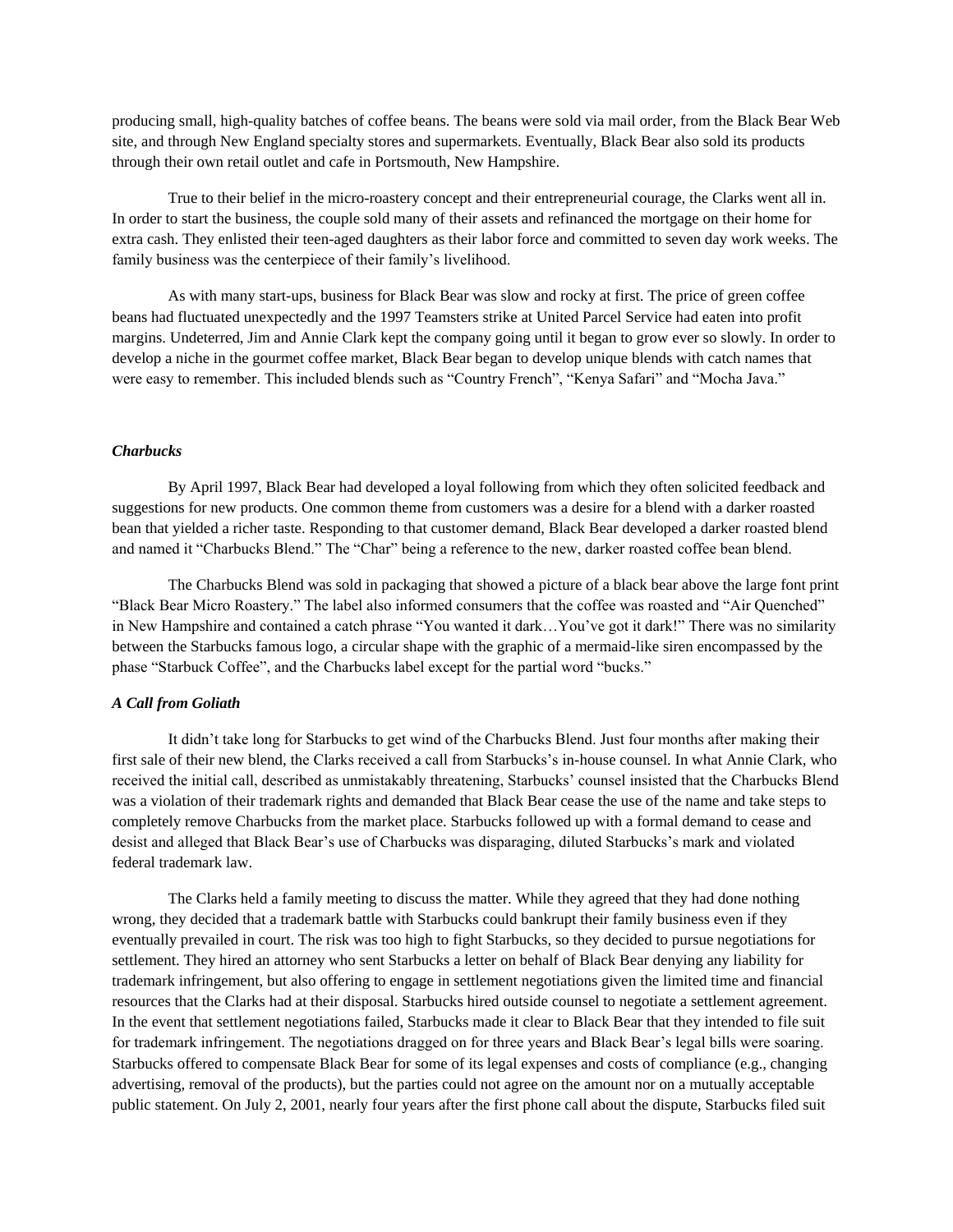against Black Bear in the U.S. District Court, Southern District of New York alleging trademark dilution, trademark infringement, and violation of Section 43(a) of the Lanham Act (the federal trademark law) requesting damages and injunctive relief.

#### *Starbucks Strategy*

The Clarks breathed a sigh of relief after learning that Zurich, the insurance carrier that issued Black Bear"s general commercial liability insurance policy, determined that their company was covered under the policy for this particular lawsuit and that coverage for their legal defense against Starbucks would be provided. This allowed them the opportunity to have their day in court without the fear that Starbucks would use the litigation process to drive Black Bear out of business. Both sides were ordered to mediation, but little progress was made and the case looked headed for the courtroom.

However, soon after the mediation attempts failed, Starbucks employed a more aggressive litigation strategy. Their outside counsel notified Black Bear"s counsel that unless the case was resolved they would move to amend their lawsuit to drop a claim for certain damages listed in the original complaint. The impact of this amendment was that Zurich would now opt to withdraw coverage for Black Bear"s defense on the basis that the remaining claims in the lawsuit were exempt from Black Bear"s policy. Still, the Clarks would not settle the claim. Three months later, Starbucks followed through on its promise to amend the complaint and Zurich soon notified the Clarks of their decision to terminate coverage for defense of the Starbucks case once the amendment was approved by the court. Nonetheless, ultimately the court denied Starbucks attempt to amend the complaint finding that the amendment was designed primarily for affecting settlement negotiation leverage. Zurich was therefore compelled to continue covering the costs of Black Bear"s defense.

In March 2005, a two-day trial was held in the matter of *Starbucks Corp. v. Wolfe's Borough Coffee, Inc., dba Black Bear Micro Roastery* in the U.S. District Court for the Southern District of New York. Starbucks relied primarily on the testimony of its expert, Warren Mitofsky, a scientist who had conducted a consumer survey and concluded that the number one association of the nature of the name "Charbucks" in the mind of the consumers is with the brand 'Starbucks.' However, Dr. Mitofsky also conceded that his survey had been conducted entirely by telephone and that any measurement of reaction to the familiarity with other visual cues, such as the Charbucks Blend label, could not be accomplished through a telephone survey. The trial court issued an opinion and order ruling in favor of Black Bear and dismissed all of the counts of the Starbucks" complaint. The court held that Starbucks did not meet their burden of proving that *actual dilution* had taken place and that Starbucks could not prevail on the trademark infringement claim because there was no likelihood that consumers would confuse the Charbucks mark with the Starbucks mark.

For the time being, David had battled back Goliath—but the giant continued the fight in the appellate courts.

#### *Second Bite at the Apple*

In January, 2006, Starbucks filed an appeal of the trial court's decision. While the appeal was pending, Congress amended the trademark laws by passing the Trademark Dilution Revision Act of 2006 (TDRA). The TDRA was passed primarily in response to the U.S. Supreme Court"s decision in *Moseley v. V Secret Catalogue, Inc*., in which the Court established the burden of proof for trademark holders by requiring evidence of *actual dilution*. Starbucks now argued that under the TDRA, the test for dilution is substantially easier to meet because the statute rejects actual dilution in favor of a more relaxed *likelihood of dilution* standard. In their appeal, Starbucks contended that the TDRA definition of dilution by blurring and/or tarnishment were directly related to their claims against Black Bear and that case should now be evaluated in light of changes made by the TDRA.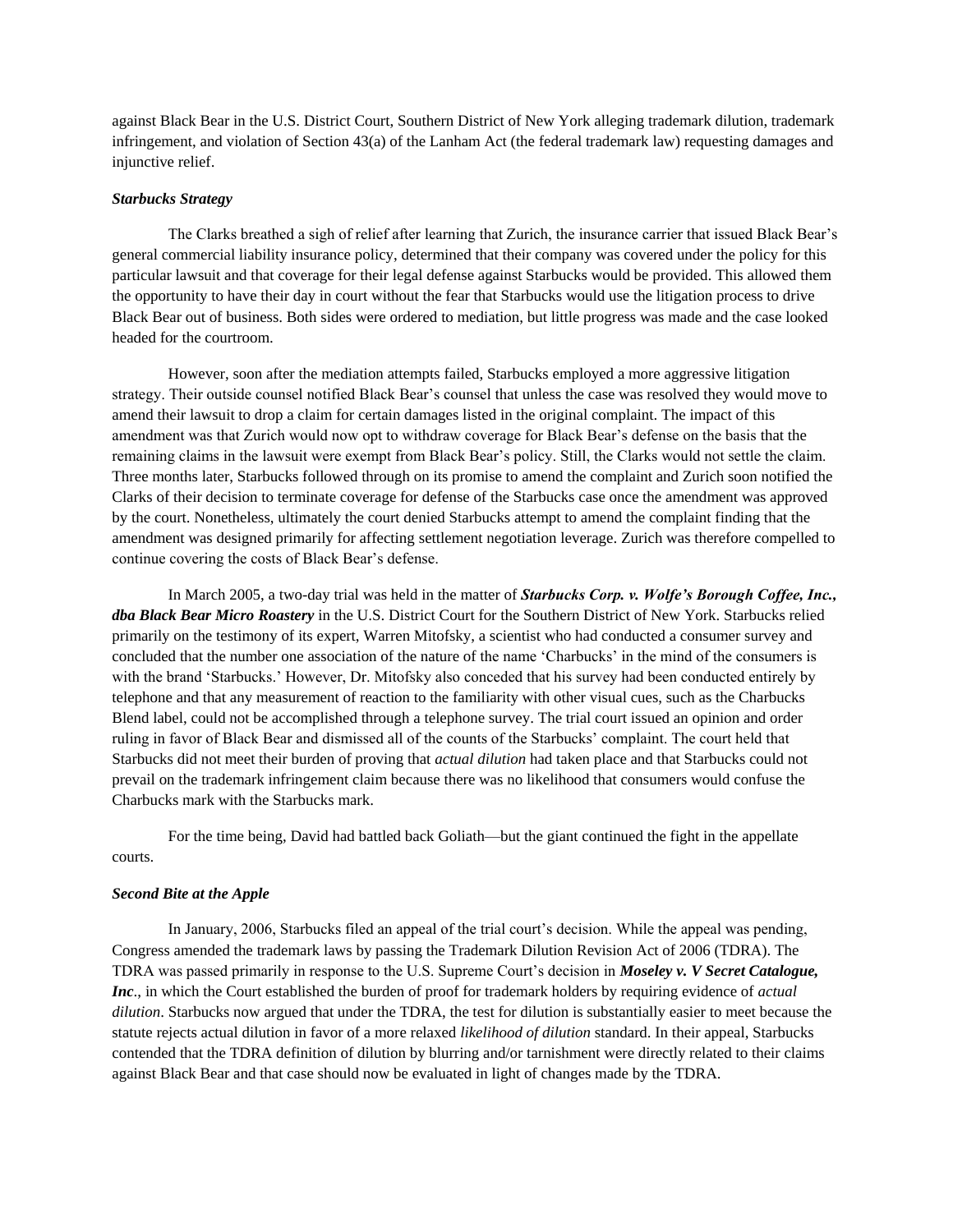The appellate wheels of justice were grinding slowly in this case. The appellate court ordered a re-hearing by the trial court in light of the TDRA. The trial court again entered a judgment in favor of Black Bear for substantially the same reasons detailed in the first trial. Not surprisingly, Starbucks appealed.

In a December 2009 opinion, the U.S. Court of Appeals for the Second Circuit handed down their decision and affirmed much of trial court's ruling. Specifically:

- Although the appellate court agreed with the trial court"s conclusion that Charbucks package design was significantly different in imagery, color, and format from Starbucks' logo and signage, they also held that the trial court had used the incorrect analytical framework for dilution by blurring as set out in the TDRA. Therefore, the appellate court remanded this one issue back to the trial court.
- The appellate court affirmed the trial court"s ruling that Starbucks did not provide sufficient evidence that dilution had occurred through tarnishment because Black Bear"s intent was clearly to promote a positive image for its brand of coffee rather than referring to it as a way to harm the reputation of Starbucks' coffees.
- The appellate court also affirmed the trial court's ruling that no infringement had occurred under the federal trademark statute and agreed with Black Bear"s argument that the co-existence of the Starbucks mark and the Charbucks Blend for eleven years with no report of a single customer becoming confused is a powerful indication that there is no confusion or likelihood of confusion.

## *Discussion Questions*

#### **Trademark law**

1. The TDRA defines blurring as an "association arising from the similarity between a mark and a famous mark that impairs the distinctiveness of the famous mark." How should the trial court rule on the issue of dilution by blurring given the new language in the TDRA?

2. Should the court have given more weight to the testimony of Starbucks" expert? Although the survey was conducted by telephone, shouldn"t consumer confusion in the similar sounds (Charbucks versus Starbucks) be sufficient to show blurring?

3. What legal issues must a famous mark holder consider in preserving their trademark?

## **Business Ethics**

1. Consider Starbucks" litigation strategy. When they used legal maneuvering to attempt to get Zurich to withdraw, was that ethical? Was it a legitimate hard-nosed business practice or did Starbucks use their resources in an attempt to force Black Bear into settlement?

2. Starbucks invests substantial resources into their theme of being a responsible company. On its Web site, the company announces that "We"ve always believed that businesses can- and should-have a positive impact on the communities they serve." How does that statement square with their strategy in the Charbucks litigation? Is there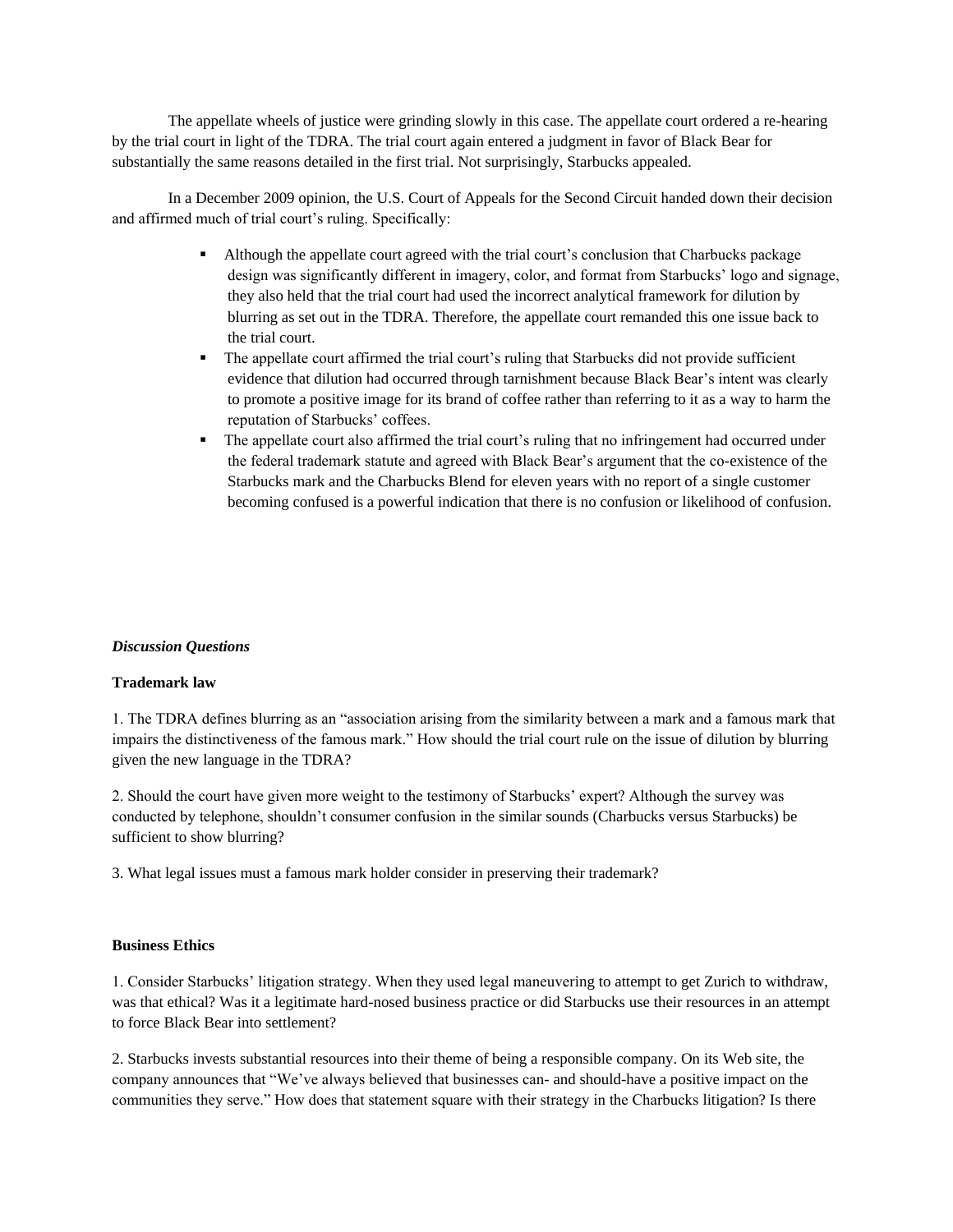any ethical conflict between a company"s stated objectives to be a good corporate neighbor and its obligation to its stakeholders to protect its intellectual property?

3. Even if Black Bear was legally entitled to use Charbucks, is it ethical to use a name that sounds so close to someone else"s famous coffee trademark?

## **Adding Value through Legal Acumen**

1. What lessons can managers learn from this case in terms avoiding trademark liability and in decision-making when enforcing a trademark?

2. Think of several names and a mark that Black Bear could have used for their dark roasted coffee beans instead of Charbucks. Conduct a preliminary search on the USPTO"s web site (www.uspto.gov) and on a commercial domain name Web site such as www.register.com to see if it is available. Use your knowledge of dilution law to be sure that your trademark is viable and protectable.

3. Consider the Charbucks dispute from a cost-benefit perspective. What was the return on Starbucks" investment to pursue Black Bear for trademark infringement? Even if Black Bear"s defense was covered by insurance, did the investment of time by the Clarks yield a sufficient return? At what point, if any, does the cost-benefit analysis suggest that a settlement agreement would have yielded the most return for each party?

## **CASE STUDY OF A COFFEE WAR:**

## USING THE STARBUCKS V. CHARBUCKS DISPUTE TO TEACH TRADEMARK DILUTION, BUSINESS ETHICS, AND THE **VALUE OF LEGAL ACUMEN**

#### **TEACHING NOTE**

#### **A. Introduction to the Case**

The use of a Harvard Business School-style teaching case<sup>1</sup> to teach law and ethics to business students is a powerful pedagogical tool because it combines a traditional business case study with a Socratic-style dialogue<sup>2</sup> and legal analysis from a managerial perspective. This teaching note includes suggestions for alternate formats with the objective of engaging students while recognizing classroom realities. "Pedagogical experts contend that students learn best when they are actively involved" in the course work and material.<sup>3</sup> The best case studies provide students with current and interesting contexts which the student can readily relate and help the student bridge the gap between theory and practice.<sup>4</sup>

The Charbucks case is an ideal context for college-aged students because they are typically interested in both the subject matter and the parties in the dispute. It is a classic David vs. Goliath pitting of famous multinational company Starbucks against family-owned Main Street small business over a coffee trademark. With the increased popularity of coffee among college-aged students, the Starbucks trademark is a familiar site on or near many college campuses.<sup>5</sup>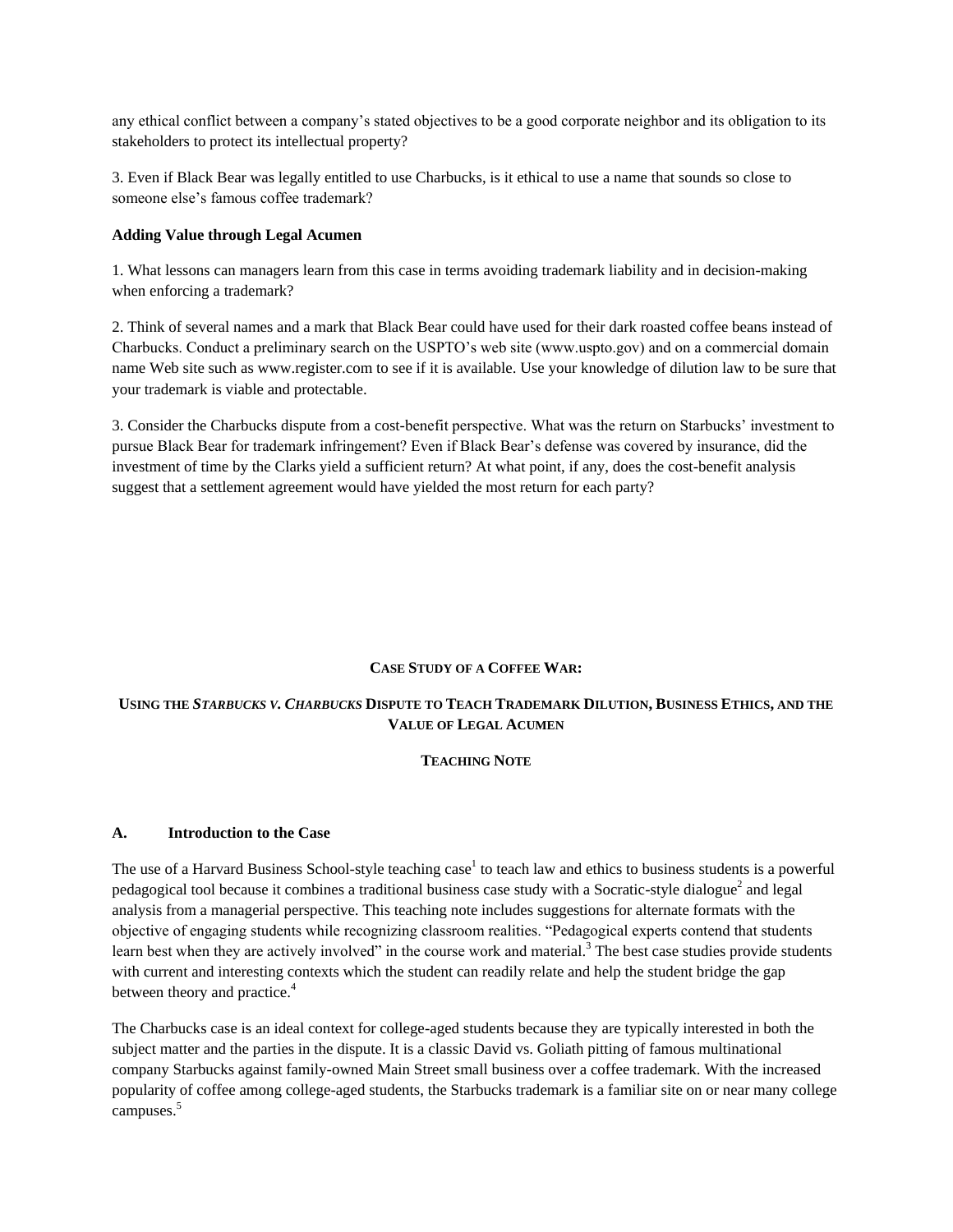## **B. Learning Objectives**

Students who have fully mastered the materials in this case will be able to:

- 1. Explain the fundamentals of trademark law protections and infringement.
- 2. Articulate the difference between blurring and tarnishment as forms of trademark dilution.
- 3. Demonstrate analytical skills by comparing and contrasting various dilution standards.
- 4. Identify and resolve ethical dilemmas in business disputes.

5. Draw conclusions from the legal and ethical aspects of the case and demonstrate how they add value by informing managerial decision making and limiting risk.

## **C. Alternate Case Study Formats**

While cases are a powerful teaching method, sometimes classroom realities (e.g., high enrollment per class or very short time periods) can impede even the most conscientious instructor. This case is designed to be scalable and flexible for a variety of uses and has been used at both the undergraduate and graduate level in a variety of classroom circumstances. Although this topic is traditionally covered in Business Law and/or Legal Environment of Business courses, it could also be used as a stand-alone module in Marketing Law, Principles of Management, Corporate Strategy or Entrepreneurship. In the absence of sufficient coverage in the course textbook, students may be directed to www.bitlaw.com/trademark/ and to the USPTO"s primer at www.uspto.gov/trademarks/basics/index.jsp.

#### *In class discussion*

Perhaps the most straight-forward method for use of the case study is through a classroom discussion. In this format, students are assigned relevant background reading (textbook or Web site), then after some brief time in class on the basics of trademark law, students are assigned to read the case and prepare answers to the questions prior to the class meeting where the case was to be discussed. Some instructors find the use of electronic recording devices (such as iClickers) helpful to assess students understanding of the material before moving onto the case study.

#### *Writing assignment*

In cases where the instructor desires to engage students through a writing exercise, students are assigned relevant background reading (textbook or Web site), then after some brief time in class on the basics of trademark law, students are assigned to read the case and discussion questions. Students are then assigned to spot as many legal and ethical issues as possible, and then write a 5-7-page memorandum that advocates a particular side of the dispute (typically the sides are assigned randomly, but it is always interesting to give students a choice on which side to advocate). A rubric for this assignment is attached to this Teaching Note as "Appendix A."

#### *Advocacy exercise*

Depending on time constraints, instructors may also wish to use the case as the centerpiece of a mock arbitration of a mock trial/appellate argument. In this format, students are assigned relevant background reading (textbook or Web site), then after some brief time in class on the basics of trademark law, students are assigned to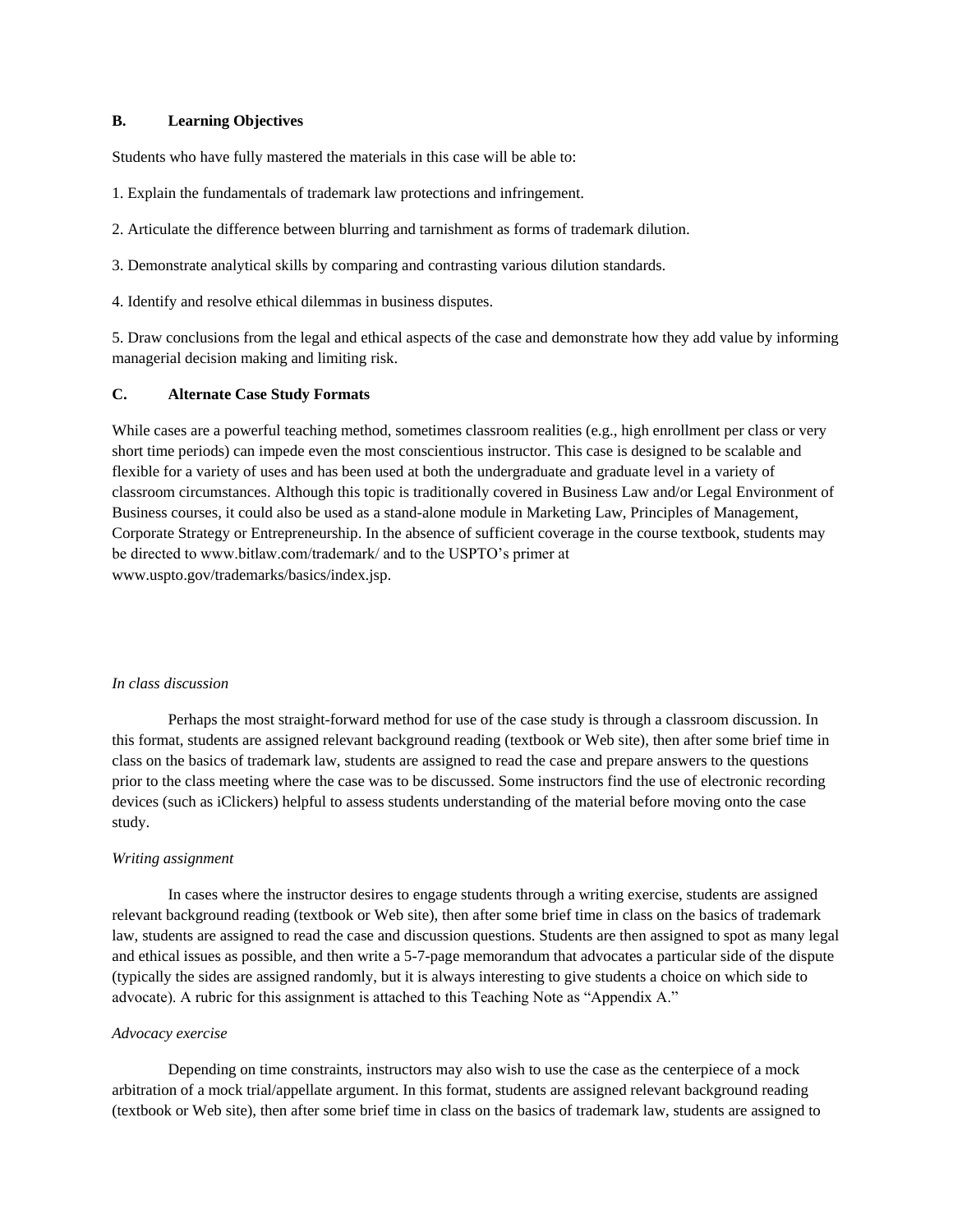read the case and prepare answers to the questions. The parties then prepare to participate in a private arbitration with the issue narrowed down to whether Black Bear is liable for dilution by blurring in light of the TDRA. The instructor (or teaching assistant) acts as the arbitrator/judge by asking the parties questions about their theories of the case and assessing: 1) their knowledge of the application of statutory and case law, 2) their ability to cite specific points of law and case facts, 3) their explanation of how the cases support their arguments or are distinguishable, 4) their ability to articulate an argument and respond to questions about their arguments, 5) their overall engagement level in the exercise.

## **D. Case Synopsis**

Two years after opening their family-owned coffee bean roastery, Tim and Annie Clark had become accustomed to long work weeks and bootstrap financing. By 1997, their Black Bear Micro Roastery ("Black Bear") was finally growing and the Clarks were hopeful that their new specialty blend, Charbucks, would give their uniquely dark roasted coffee bean a catchy name to remember. But on a steamy New England summer day in 1997, Annie Clark received a phone call from an insistent in-house lawyer from coffee giant Starbucks that threatened the very existence of their company. Starbucks claimed that the Charbucks Brand name and label diluted and infringed on their trademark and demanded that they cease the use of the name Charbucks and that any existing products with that name be removed from supermarket shelves. But the Clarks insisted that they had been careful to design the label with Black Bear Micro Roastery logos and that the name was tied to the dark roasting process and not to anything related to the name Starbucks. Despite their beliefs that no infringement had taken place, the Clarks entered into settlement negotiations to avoid the legal costs associated with defending a trademark lawsuit<sup>6</sup>. After settlement negotiations failed, Starbucks sued Black Bear and the stage was set for a coffee war that pitted a multinational powerhouse against a Main Street merchant.

After Black Bear refused to comply with their cease and desist request, Starbucks filed suit for trademark infringement and trademark dilution.<sup>7</sup> The trial court ruled in favor of Black Bear and dismissed Starbucks' case concluding that there was no dilution or likelihood of confusion under federal trademark law.<sup>8</sup> Starbucks appealed, and, while the appeal was pending, Congress passed the Trademark Dilution Revision Act of 2006 (TDRA) $^9$  and gave Starbuck"s had another bite at the apple. Starbucks argued that that new federal law made it easier for famous mark holders to prove infringement through dilution. After a re-hearing by the trial court in light of the TDRA, Black Bear still prevailed and Starbucks appealed to the Second Circuit Court of Appeals. Ultimately the appellate court affirmed the lower court's decision that 1) no dilution existed through blurring, 2) no infringement existed because there was no evidence of actual or likelihood of confusion. However the Second Circuit vacated and remanded<sup>10</sup> on the issue of dilution by blurring because they determined that the lower court had used the wrong analytical model as set out in the TDRA.<sup>11</sup>

#### **E. Trademark Law**

A trademark is a nonfunctional, distinctive word, name, shape, symbol, phrase, or some combination of words and symbols, that helps consumers to distinguish one product from another.<sup>12</sup> The Lanham Act<sup>13</sup> is the federal statute that protects an owner"s registered trademark from use without the mark holder"s permission. Some examples of famous marks are Nike"s "swoosh" symbol, McDonald"s famous golden arches, and Coca-Cola"s script and color combination. Apple was successful in obtaining trademark protection for the three-dimensional shape of its iPod player.<sup>14</sup> The key requirement to a protectable trade mark is *distinctiveness.<sup>15</sup>* One court put it concisely: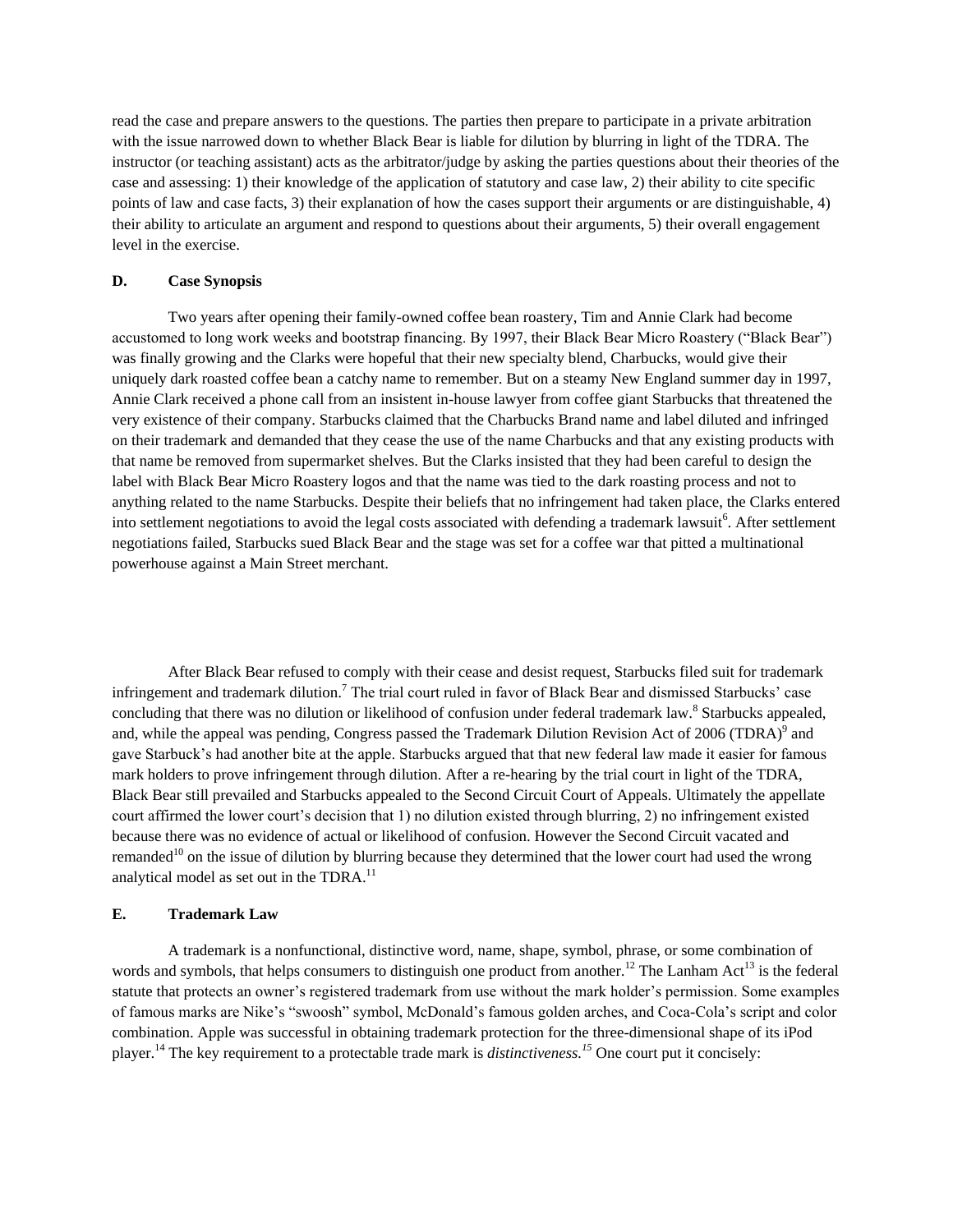Generally speaking, a [trademark is a] distinctive mark of authenticity, through which the products of particular manufacturers or …commodities of particular merchants may be distinguished from those of others.<sup>16</sup>

## *Infringement*

In order for a mark holder to prevail on a claim of trademark infringement under the Lanham Act, in addition to demonstrating that the plaintiff"s mark is protected, the holder also has the burden of proving that the infringement would likely cause *confusion* among reasonable consumers (called the "likelihood of confusion" standard).<sup>17</sup> In determining whether a likelihood of confusion exists, courts apply an eight factor balancing test set out by the Second Circuit in the *Polaroid* case<sup>18</sup>. The eight factors are: 1) strength of the mark (how famous is it?), 2) similarity between marks, 3)proximity of the products and their competitiveness with each other, 4) evidence that the mark holder may be preparing to launch a product for sale in the market of the alleged infringer"s product (known in trademark law as "bridging the gap"), 5) evidence of actual consumer confusion, 6) evidence of bad faith by the infringer, 7) respective quality of the products, and 8) sophistication of consumers in the relevant market. The application of the Polaroid test is not "mechanical, but rather, focuses on the ultimate question of whether, looking at the products in their totality, consumers are likely to be confused."<sup>19</sup>

#### *Dilution*

Dilution of a trademark is the legal centerpiece of this case study. Therefore, it is suggested that the instructor provide students with both the substance and a brief history of trademark dilution law so that they can fully comprehend the issues presented in the case.

In addition to an infringement claim under the Lanham Act, holders of famous marks may also enforce their rights via the Federal Trademark Dilution Act of  $1995^{20}$  as amended by the Federal Trademark Dilution Revision Act of 2006 (TDRA)<sup>21</sup>. This is a powerful tool for trademark holders because evidence of consumer confusion is not necessary in order for the mark holder to prevail in a dilution claim. Dilution occurs either through blurring or tarnishment<sup>22</sup>. Blurring dilutes the distinctive quality of the mark through its identification with goods which are not alike. Dilution by blurring may be found regardless of the presence or absence of actual or likely confusion, of competition, or of actual injury.<sup>23</sup> For example, consider the hypothetical products of Kodak brand pianos or Buick brand tennis shoes. Consumers would not necessarily be confused about the origin, but each dilutes the distinctive quality of a famous mark. Dilution by tarnishment occurs when an association arising from the similarity between a mark or trade name and a famous mark harms the reputation of the famous mark with something that a consumer might find objectionable or unflattering<sup>24</sup> (e.g., Apple brand cigarettes).

In 2003, the U.S. Supreme Court imposed a higher bar on mark holders who brought action for dilution in *Moseley v. V Secret Catalog, Inc.* <sup>25</sup> In *Moseley,* the Court held that the mark holders must prove "actual dilution" in order to establish a dilution claim. This was a difficult hurdle for mark holders to clear.<sup>26</sup> Largely in response to *Moseley*, Congress passed the TDRA in 2006 which provided the owner of a famous mark injunctive relief against the use of the mark that is "likely" to cause dilution of the famous mark.<sup>27</sup> The likelihood of dilution standard is a more relaxed standard than the *Mosley* Court's actual dilution standard.

The TDRA specifies six non-exhaustive factors for courts to consider in determining whether there is dilution by blurring<sup>28</sup>: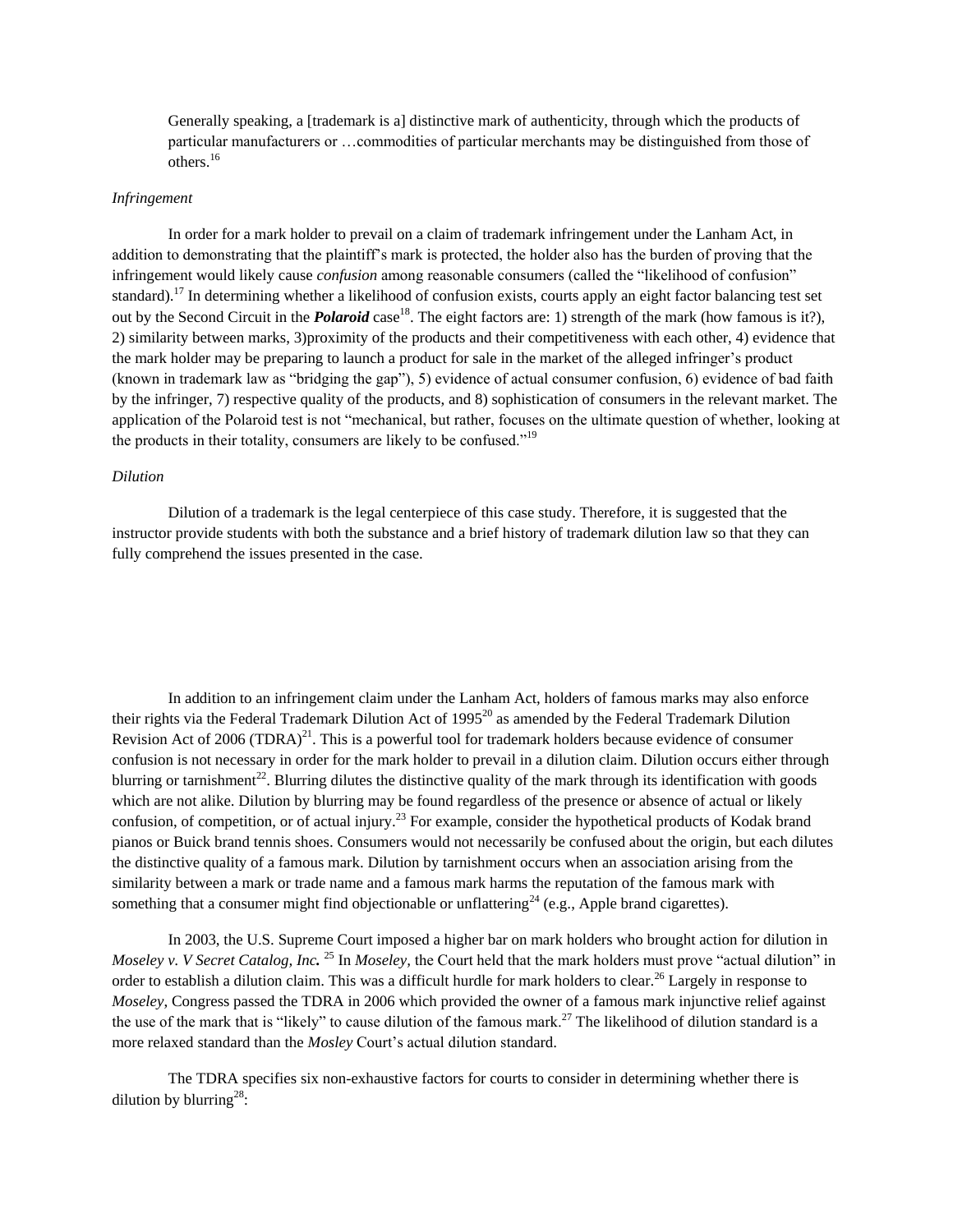- The degree of similarity<sup>29</sup> between the mark and the famous mark.
- The degree of inherent or acquired distinctiveness of the mark.
- The extent which the owner of the famous mark is engaging in substantially exclusive use of the mark.
- The degree of recognition (fame) of the mark.
- Whether use of the mark by the alleged infringer was intended to create an association with the famous mark.
- Any actual association between the mark and the famous mark.

In addition to setting out statutory blurring standards, the TDRA also requires the mark holder to prove that their mark is famous by offering evidence that it is "widely recognized by the general consuming public of the United States."30

## *Policing the Mark*

One important aspect of trademark law is that mark holders have an obligation to protect their rights by "policing" their mark.<sup>31</sup> Famous mark holders will often employ watch services and other methods to identify potential infringers of their marks and will typically have a system set up of sending a cease and desist letter and, if necessary, litigation in support of their policing efforts. In order to be protected, a trademark must be in use and stay distinctly tied to a product in the consuming public's mind. If a word becomes too generic to the point where it has lost is distinctiveness, the rights are lost through genercity (the most famous case being Bayer"s loss of the right to protect the mark "aspirin"). $^{32}$ 

## **F. Ethical-Decision Making**

The breadth and depth of coverage of ethical decision-making and corporate social responsibility in business curricula varies widely from institution to institution, and from classroom to classroom.<sup>33</sup> Some instructors take the approach of comparing duty-based ethics and the categorical imperative from outcome-based ethics and utilitarianism.<sup>34</sup> Others use the models created by various business ethicists such as Laura Nash.<sup>35</sup>

One concise test that could be applied to the case study which can be easily remembered by students is the well-known 3-step ethics check articulated by Peale and Blanchard in their famous book *The Power of Ethical Management*. First, is it legal? Second, is it balanced? Third, how does it make me feel?<sup>36</sup>

## **G. Legal Acumen as Value Added to the Firm**

Recent trends in business law/legal studies pedagogy and scholarship have embraced a more managerially focused approach to the subject matter. Scholars have postulated that legal knowledge should be bridged with managerial knowledge in order to add value to the firm as a source of sustainable competitive advantage.<sup>37</sup>

There is an identifiable shift towards teaching business students that law cannot be the sole factor when a business manager or owner faces a legal challenge.<sup>38</sup> Rather, business decisions must be made in "the shadow of the law."<sup>39</sup> This case study presents an excellent mechanism for exploring issues related to using legal knowledge as source of strategic value and allows for an evaluation of the decision-making in a legal dispute from a managerial, cost-benefit, and return on investment perspective.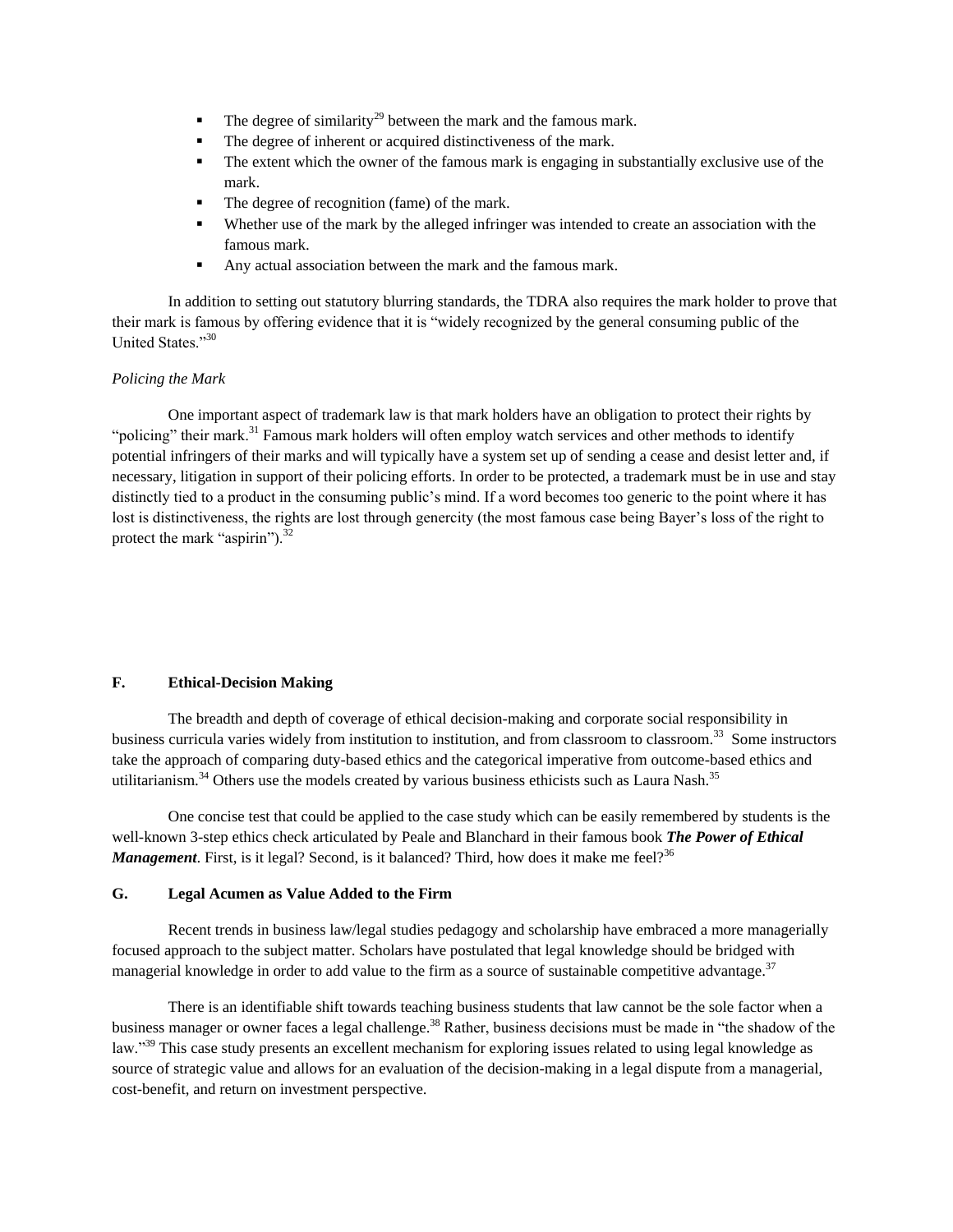## **H. Sample Answers to Discussion Questions**

## *Trademark law*

*1. The TDRA defines blurring as an "association arising from the similarity between a mark and a famous mark that impairs the distinctiveness of the famous mark." How should the trial court rule on the issue of dilution by blurring given the new language in the TDRA?*

Despite the trial court's rulings against Starbucks on their dilution claim, there are some factors that weigh in Starbucks' favor given the TDRA's language. The appellate court in the Charbucks case pointed out that "it is significant that the federal dilution statute does not use the words "very" or "substantial" in connection with the similarity factor to be considered in examining a federal dilution claim.<sup>340</sup> This is a subtle distinction and sometimes students have trouble grappling with it, but it could well be that this subtlety decides the issue. Thanks to the TDRA, on remand Starbucks need only to prove that the infringing mark is similar to the famous mark instead of having to prove substantial similarity. Other blurring factors to consider:

- **The degree of inherent or acquired distinctiveness of the mark; Starbucks' marks are distinctive** and have been registered and used in commerce continuously since  $1985$ <sup>41</sup>
- *The extent which the owner of the famous mark is engaging in substantially exclusive use of the mark*; Starbucks has a regular practice of policing its mark to be sure that they are in substantially exclusive use.<sup>42</sup>
- *The degree of recognition (fame) of the mark;* Starbucks has one of the most well-known trademarks and trade names in the world. From fiscal years 2000-2003, Starbucks spent over \$136 million on advertising, promotions, and marketing activities. Starbucks has over 8,700 retail locations in the U.S., Canada, and 34 foreign countries.<sup>43</sup>
- *Whether use of the mark by the alleged infringer was intended to create an association with the famous mark;* Although the Clarks deny that they intended to get a free ride from Starbucks' name, a court may find that the similarity between "char" and "star" in combination with the word "bucks" on a coffee product is sufficient to trigger liability for Black Bear under the TDRA.
- *Any actual association between the mark and the famous mark*; None.

# *2. Should the court have given more weight to the testimony of Starbucks' expert? Although the survey was conducted by telephone, shouldn't consumer confusion in the similar sounds (Charbucks versus Starbucks) be sufficient to show blurring? Didn't his research prove that tarnishing occurred too?*

Under the pre-TDRA standard of "substantially similar" it is easier to conclude, as the district court did, that they were not substantially similar. However, given the TDRA"s relaxed standards for proving dilution, the expert testimony may become more important. Despite the telephone research methodology, Mitofsky"s study for Starbucks concluded that the name "Charbucks" creates many negative associations in the mind of the consumer. Starbucks" claim under the TDRA may very well be satisfied with the help of Mitofsky"s testimony. This is also a prime opportunity for a teaching moment on the use of expert witnesses in general and the weight of expert testimony in a trademark dispute.

## *3. What legal issues must a famous mark holder consider in preserving their trademark?*

In order to preserve their trademark protections, a famous mark holder (such as Starbucks) must implement a policing system to detect and investigate any alleged use or dilution of their marks. (e.g., employ watch services and other methods to identify potential infringers of their marks and have a system set up of sending a cease and desist letter and, if necessary, litigation in support of their policing efforts). In order to be protected, a trademark must be in use and stay distinctly tied to a product in the consuming public"s mind. If a word becomes too generic to the point where it has lost its distinctiveness, the rights are lost through genericity.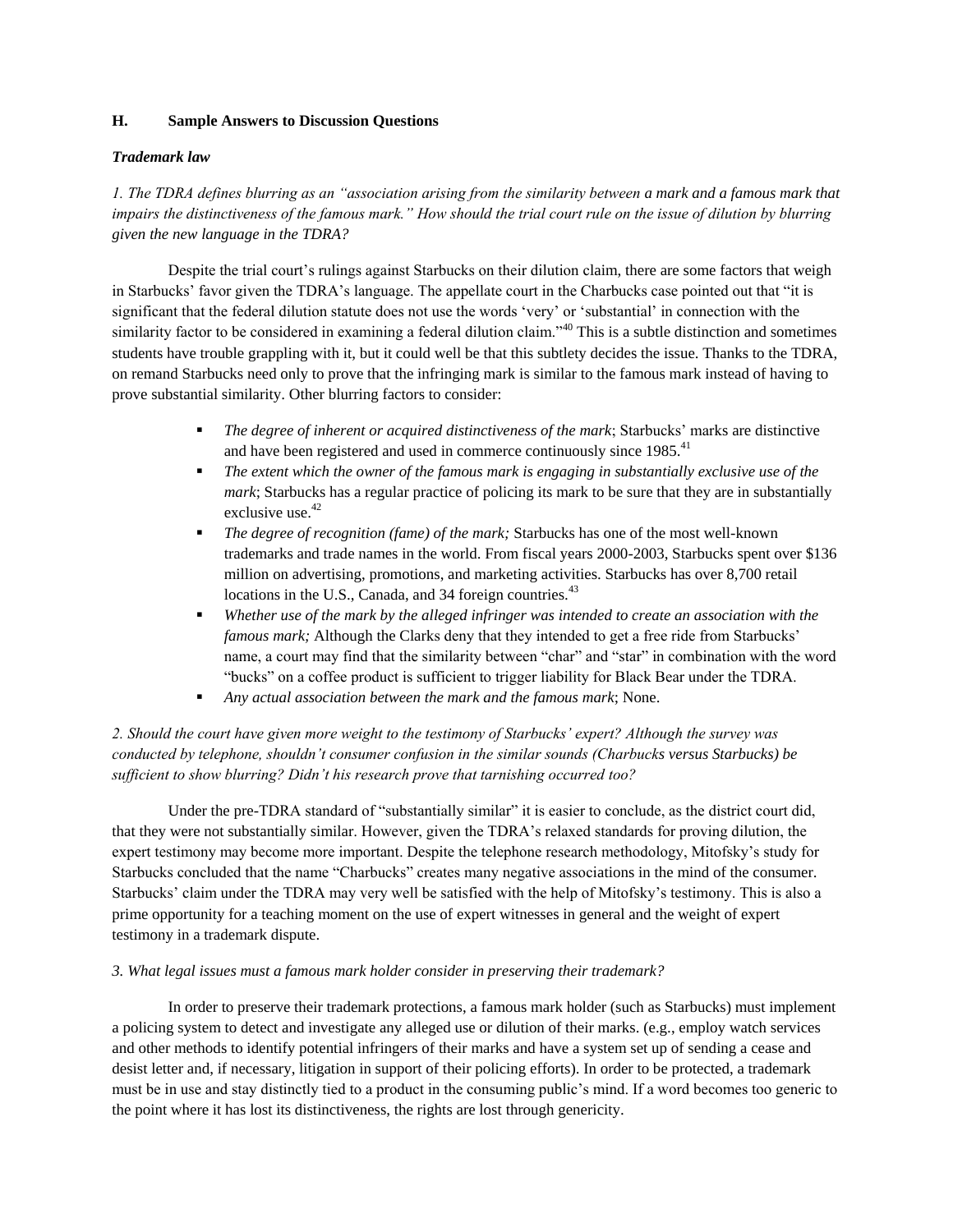## *Business Ethics*

*1. Consider Starbucks' litigation strategy. When they used legal maneuvering to attempt to get Zurich to withdraw, was that ethical? Was it a legitimate hard-nosed business practice or did Starbucks use their resources in an attempt to force Black Bear into settlement?*

This is one of the classic ethical dilemmas in business ethics: if it's legal is it also ethical? In short, no. This dilemma could be analyzed using the Peale-Blanchard test:

First: Is it legal? Yes. Under the *Rules of Civil Procedure,* Starbucks was free to file a motion with the court to amend their complaint during the lawsuit.

Second: Is it balanced? This is where the questions becomes thornier. From Starbucks perspective, they are simply following their existing trademark policing policy. But was it balanced to invest all of their resources into a litigation battle and then to use a legal mechanism to cut off Black Bear's legal air supply (their insurance carrier's coverage of legal defense costs).

Third: How does it make me feel? It is always fascinating to hear or read students subjective notions as to how a business transaction makes them "feel." It can also be fodder for stimulating classroom debate about the notion of ethics generally and the roots of an individual"s ethical decision-making model. This is also a convenient springboard for a discussion of whether business ethics can be taught in the business curriculum.

*2. Starbucks invests substantial resources into their theme of being a responsible company. On its Web site, the company announces that "We've always believed that businesses can- and should-have a positive impact on the communities they serve." How does that statement square with their strategy in the Charbucks dispute? Is there any ethical conflict between a company's stated objectives to be a good corporate neighbor and its obligation to its stakeholders to protect its intellectual property?*

This question is intended to focus students on the difficult dilemmas between the duties of corporate officers to carry out the best interests of their company versus a corporation"s commitment to its communities. Can a corporation do both? Business ethicists such as Nash, Peale, and Blanchard believe so. Still, Starbucks may not have acted as the best "corporate neighbor" here. Is it possible that this matter was so small that it escaped any business ethics or corporate social responsibility analysis? This question drives home the point that a corporation must systematize its sense of values and the ethical decision-making models throughout its company including third party contractors (such as outside counsel).

## *3. Even if Black Bear was legally entitled to use Charbucks, is it ethical to use a name that sounds so close to someone else's famous coffee trademark?*

The shines the spotlight of business ethics on the Clarks. Although they denied any intent of getting a free ride from the Starbucks trademarks, it almost stretches the bounds of credibility to conclude that the Clarks had no idea of the connection between Charbucks and Starbucks. From the small business owner's perspective, shouldn't they have found a name that, at the very least, wasn"t close to a trademark of another coffee-related company? Using the Peale-Blanchard model, the first question (legality) may be settled, but the second and third questions are more problematic.

#### *Adding Value through Legal Acumen*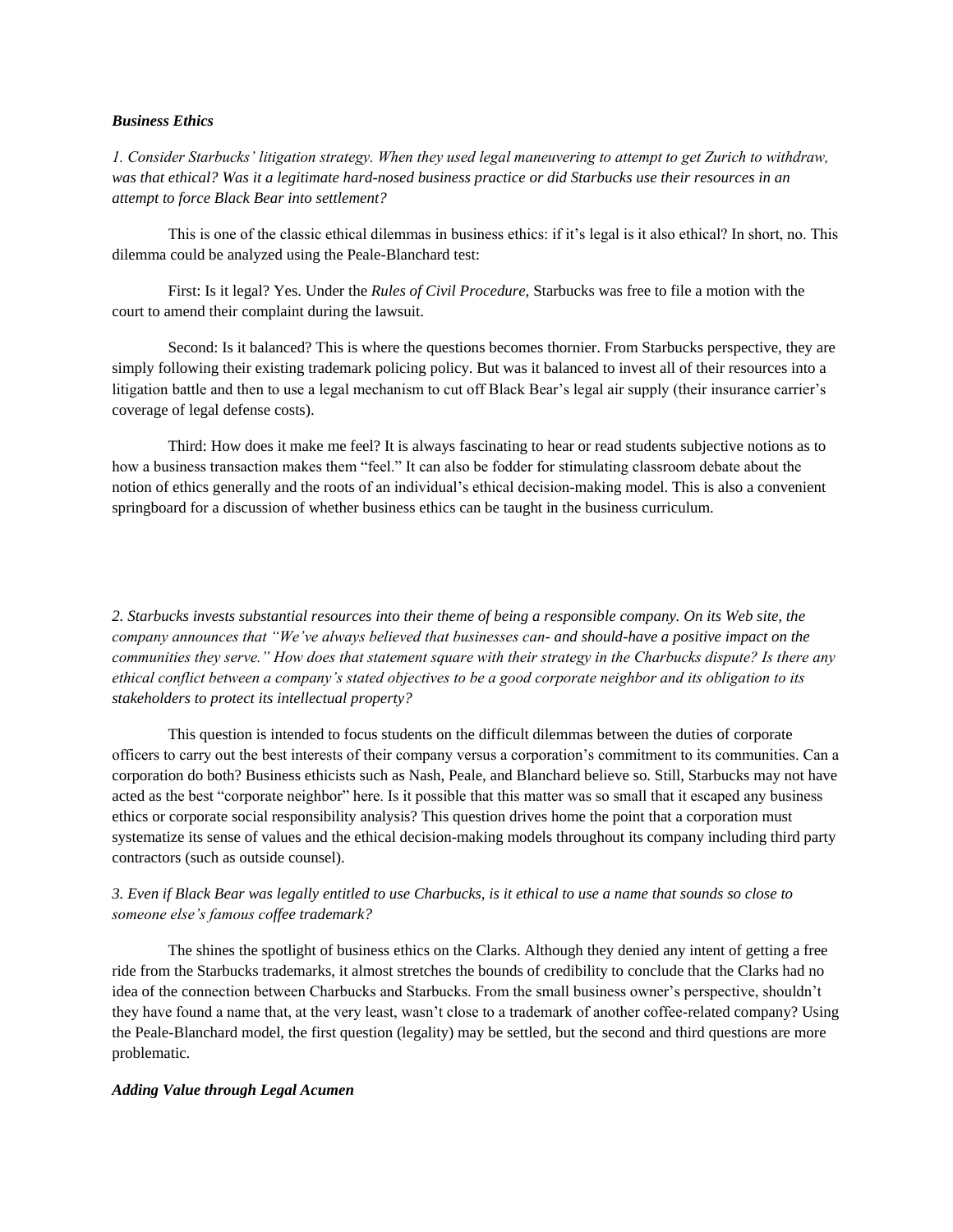*1. What lessons can managers learn from this case in terms of avoiding trademark liability and in decision-making when enforcing a trademark?*

While it would be safe to say that one lesson learned is that holders of famous trademarks are very aggressive about policing their marks, infringement is still a difficult claim to make out because even if the new company picks a product name that initially appears similar to a famous trademark, if the owner carefully limits the use of the mark and ties the mark clearly to the business or service provided, then the famous mark holder faces a substantial hurdle when trying to prove likelihood of confusion. The greatest chance for potential liability for a business is through the dilution statutes. Since the TDRA made it easier for mark holders to prove dilution through blurring or tarnishment, any use of a trademark that is, in any way, similar to a famous mark should be avoided entirely. From a trademark holder"s perspective, business owners and managers can learn from Starbucks" policing system used to protect the distinctiveness of the mark with a gradual enforcement mechanism that ultimately leads to litigation. It may also be a case of a policing system gone awry.

*2. Think of several names and a mark that Black Bear could have used for their dark roasted coffee beans instead of Charbucks. Conduct a preliminary search on the USPTO's web site (www.uspto.gov) and on a commercial domain name Web site such as www.register.com to see if it is available. Use your knowledge of dilution law to be sure that your trademark is viable and protectable.* 

Students benefit from a brief demonstration using the USPTO website:

-Go to www.uspto.gov.

-From the main "Trademarks" menu, choose the "Search Marks" tab.

-First, choose the "Basic Word Search" and enter Starbucks.

-Note the many marks that are registered for Starbucks and their products (and the "Starbucks barista") and services (Starbucks Entertainment), but that some "dead" marks are also listed. A particularly fascinating one is "NO! Starbucks Coffee" which was used by groups opposing the building of a Starbucks in a particular neighborhood.

-Finally, ask students for names of local businesses that they think may have a protected trademark and run a search with their suggestion.

This exercise gives students a chance to engage in thinking about business strategy alternatives in the context of trademark law.

*3. Consider the Charbucks dispute from a cost-benefit perspective. What was the return on Starbucks' investment to pursue Black Bear for trademark infringement? Even if Black Bear's defense was covered by insurance, did the investment of time by the Clarks yield a sufficient return? At what point, if any, does the cost-benefit analysis suggest that a settlement agreement would have yielded the most return for each party?* 

This question provides students with the opportunity to balance competing business interests: costs of litigation versus benefits of policing the trademark. Starbucks spent an extraordinary amount of money to litigate against Black Bear. In addition to paying legal fees to law firms in Los Angeles and New York to prosecute the trademark claim against Black Bear, they also paid \$30,000 for their expert"s survey plus \$400 per hour for expert testimony.<sup>44</sup> Although they lost the case, would it have been worth it even if they had won? Were the benefits worth the costs? Aren"t the damages caused by any of Black Bear"s actions basically inconsequential to a company like Starbucks?

Other then court ordered mediation, the parties never attempted to use lower cost options to resolve the dispute (Alternative Dispute Resolution). Although Black Bear"s defense was covered under the policy, they were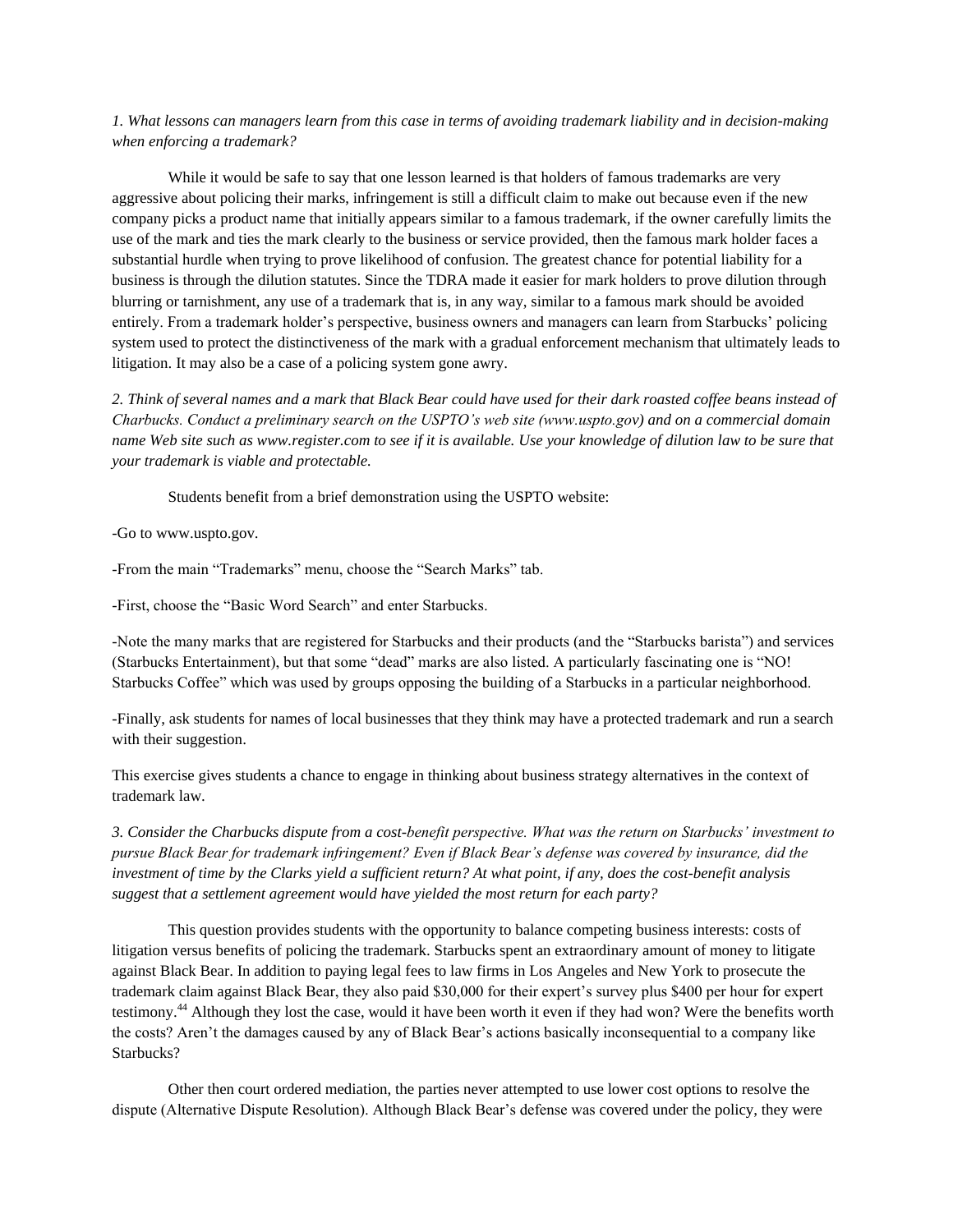still out of pocket for legal costs from before the lawsuit was filed. More importantly to small business owners, the Clarks expended extraordinary amounts of time in the matter. A cost benefit analysis would suggest that both parties used non-business factors that prevented settlement. Black Bear's sense of justice and irritation were clearly driving their decisions. Starbucks followed the policing policy to the extreme.

## **I. Recommended Web sites**

*www.starbucks.com* 

Starbucks Corporate Web site which includes logo, factual information about the company"s origins.

## *www.starbucks.com/responsibility*

Starbucks Web page on their commitment to the community and environment.

## *www.blackbearcoffee.com*

 $\overline{\phantom{a}}$ 

Black bear's Web site with logo. The site includes a special link created by the Clarks to chronicle their feud with Starbucks including commentary and background information. As of May 31, 2011, one could still order a bag of Charbucks Blend from its Web site menu. It also includes links to many of the documents related to the case including the original complaint filed against Black Bear by Starbucks at *www.blackbearcoffee.com/Starbucks/Complaint/Eniter%20Complaint.htm*

## www.uspto.gov/trademarks/basics/index.jsp.

*Provides an overview and video that introduces the fundamentals of trademark law.*

<sup>1</sup> The term "Harvard Business School-style teaching case" generally refers to case studies and exercises related to a certain aspect of particular business"s dilemma, conflict, or transaction. The name is derived from Harvard Business School which uses the case study as a central component of their curriculum. *Inside the Case Method*, Harvard Business School, www.hbs.edu/learning/case.html (last visited May 31, 2011).

2 For a detailed explanation and persuasive defense of the Socratic method, see Richard Garliko, *The Socratic Method: Teaching by Asking Instead of Telling*, www.garlikov.com/soc\_meth.html (last visited May 31, 2011); *See also*, Jordan H. Liebman*, In Defense of the Legal Case Method and Use of Integrative Multi-Issue Cases in Graduate Business Course*, 12 J. LEGAL STUD. EDUC. 171 (1994) (providing evidence that integrative cases promote learning and cognitive skills).

<sup>3</sup> Lucille M. Ponte, *The Case Study of the Unhappy Sports Fan: Embracing Student-Centered Learning and Promoting Upper-Level Cognitive Skills Through an Online Dispute Resolution Simulation*, 23 J. LEGAL STUD. EDUC. 169, 169-170 (2006).

4 *See* Lamar Odom and Analco Gonzalez, *Kelo v. City of New London: An Ideal Case to Teach Ethical and Legal Principles*, 25 J. Legal Stud. Educ. 343, 347 (2008).

<sup>5</sup> National Coffee Association*, Report on National Coffee Drinking Trends*,

www.ncausa.org/i4a/pages/index.cfm?pageid=201; *See also*, Kevin Hilgers, *Jumpin Java: College Campuses Seeing Coffee Explosion*, THE TELESCOPE, March 6, 2006, at 2, available at media.www.the-

telescope.com/media/storage/paper749/news/2006/03/13/BeyondCampus/Jumpin.Java.College.Campuses.Seeing.Co ffee.Explosion-1713366.shtml(describing the popularity and success of college coffee shops in the last decade including four different coffee shops on the campus at American University).

<sup>6</sup> Black Bear Micro Roastery, www.blackbearcoffee.com/Starbucks/History\_of\_Events.htm (last visited May 31, 2011).

 $^7$  For the sake of accuracy, it should be noted that Starbucks also filed claims of unfair competition under New York state law. However, the court dismissed these claims in the first trial and Starbucks did not contest the dismissal. The claim is omitted from this case stud for clarity reasons.

<sup>8</sup> Starbucks Corp. v. Wolfe's Borough Coffee, Inc. dba Black Bear Micro Roastery, 559 F. Supp. 2d 472 (S.D.N.Y. 2008).

<sup>9</sup> Pub. L. No. 109-312, 120 Stat. 1730 (effective Oct. 6, 2006) (codified as amended at 15 U.S.C.A. § 1125).

 $10$  As of May 31, 2011, the case has not yet been considered by the trial court on remand.

<sup>11</sup> Starbucks Corp. v. Wolfe's Borough Coffee, Inc. dba Black Bear Micro Roastery, 588 F.3d 97, 109, 111, 119 (2d. Cir. 2009).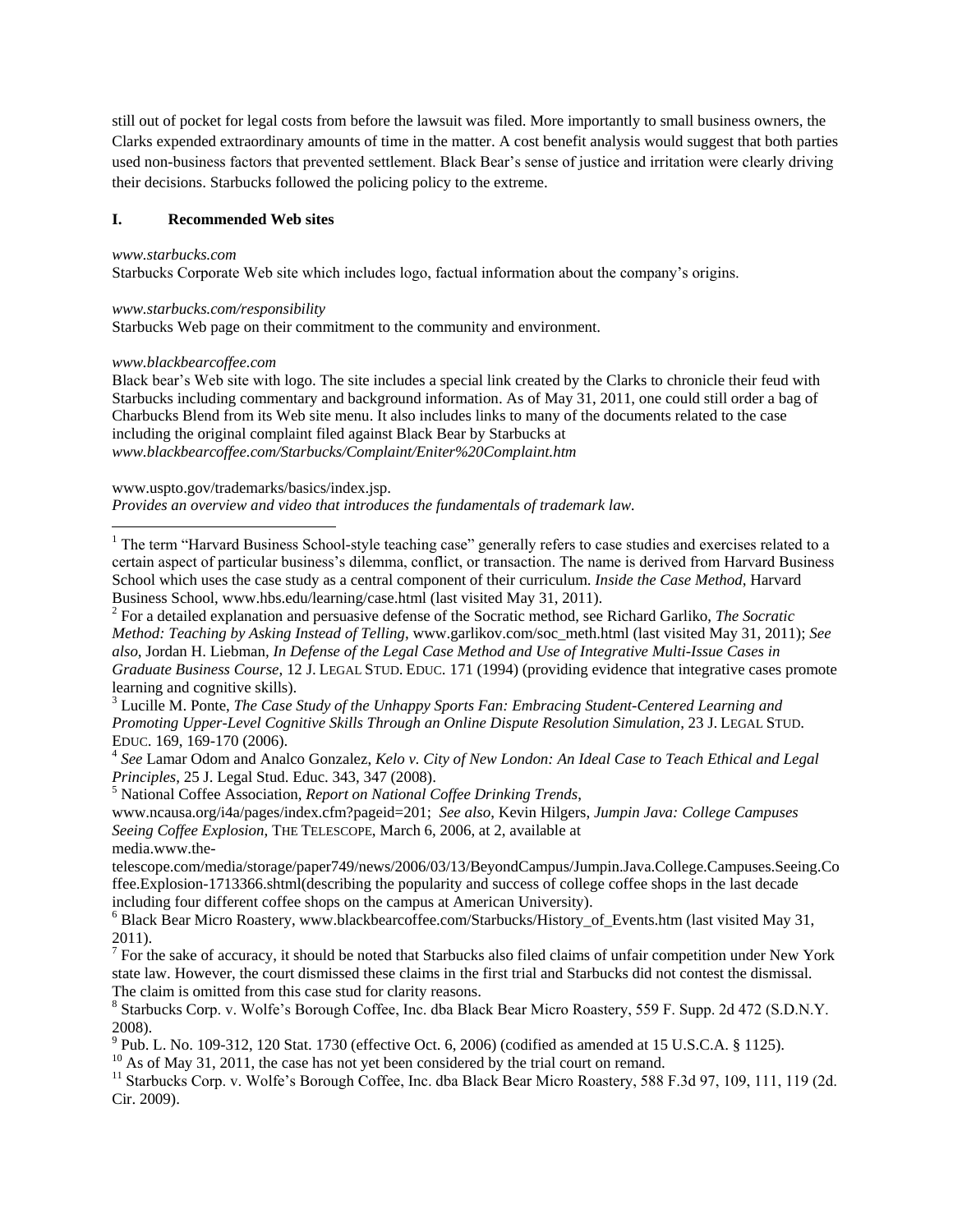$\overline{a}$ 

<sup>14</sup> *See generally* David Orozco & James Conley, *Shape of Things to Come*, The Wall Street Journal (in conjunction with MIT SLOAN MANAGEMENT REVIEW), May 12, 2008, A18, available at

<sup>15</sup> See 4 J. Thomas McCarthy, MCCARTHY ON TRADEMARKS AND UNFAIR COMPETITION § 24:96 (4<sup>th</sup> ed. 2009).

<sup>17</sup> See Savin Corp. v. Savin Group, 391 F.3d 439, 456 ("The crucial issue in an action for trademark

infringement….is whether there is any likelihood that an appreciable number of ordinarily prudent purchases are likely to be misled, or indeed simply confused, as to the source of the goods in question.").

<sup>18</sup> Polaroid Corp. v. Polarad Elecs. Corp., 287 F.2d 492 (2d Cir. 1961).

<sup>19</sup> Gruner + Jahr USA Publ"g v. Meredith Corp., 991 F.2d 1072, 1077 (2d Cir. 1993).

<sup>20</sup> Pub. L. No. 104-98, 109 Stat. 985 (1996) (current version at 15 U.S.C. A. § 1125).

<sup>21</sup> Pub. L. No. 109-312, 120 Stat. 1730 (codified as amended at 15 U.S.C. A.  $\S$  1125).

<sup>22</sup> McCarthy, supra note 14,  $\S$  24:67 ("A weakening or reduction in the ability of a mark to clearly distinguish only one source [i.e., dilution] can occur in two different dimensions: "blurring" and "tarnishment."")

 $^{23}$  15 U.S.C.A. § 1125(c)(2)(B).

 $24$  15 U.S.C.A. § 1125(c)(2)(C).

<sup>25</sup> 537 U.S. 418 (2003)

<sup>26</sup> *See* Clarisa Long, *Dilution*, 106 COLUM.L.REV. 1029, 1042 (2006) (Analyzing data on the success of trademark claims before and after the Mosely decision, Prof. Long concluded that "[t]he results show that the rate at which trademark holders have been able to get injunctive relief on their dilution claims in [federal] district court has been dropping over time from an initial success rate of 54% in 1996 to 12% for the first half of 2005.")

 $^{27}$  15 U.S.C.A § 1125(c)(1)

<sup>28</sup> 15 U.S.C.A § 1125(c)(2)(B)(i)-(vi)

<sup>29</sup> Note that TDRA does not use the words "very" or "substantial" in connection with the similarity factor.

<sup>30</sup> 15 U.S.C.A § 1125(c)(2)(A)

<sup>31</sup> McCarthy, supra note 14,  $\frac{8}{28:12}$ 

<sup>32</sup> *Id.*

<sup>33</sup> For a comparison of different approaches to teaching business ethics, *See* Jeffrey Gandz & Nadine Hayes, *Teaching Business Ethics*, 7 J. BUS. ETHICS 9, 657 (1988)

<sup>34</sup> See Kenneth Clarkson, ET AL, BUSINESS LAW: TEXT AND CASES, 103-104 (11<sup>th</sup> ed. 2010).

<sup>35</sup> See Marianne Jennings, BUSINESS: ITS LEGAL, ETHICAL, AND GLOBAL ENVIRONMENT, 42-43 (8<sup>th</sup> ed. 2008).

<sup>36</sup> See generally Norman Vincent Peale & Kenneth Blanchard, THE POWER OF ETHICAL MANAGEMENT (2000).

<sup>37</sup> *See* Constance Bagley, *Winning Legally: The Value of Legal Astuteness*, 33 ACAD. MGMT. REV. 378 (2008); Robert C. Bird, *The Many Futures of Legal Strategy*, 47 AM. BUS. L.J. 575 (2010).

<sup>38</sup> The AMERICAN BUSINESS LAW JOURNAL recently devoted an entire issue to the topic. *See* Daniel R. Cohoy, *Editor's Corner: Assembling a Special Issue on Law as a Source of Strategic Advantage*, 47 AM. BUS. L.J. v (2010). <sup>39</sup> *See* John W. Collins, *Learning to Make Business Decisions in the Shadow of the Law*, 17 J. LEGAL STUD. EDU.

117 (1999) ("...the law is only an influencing factor that needs to be considered when selecting among decision alternatives.")

<sup>40</sup> Starbucks Corp. v. Wolfe"s Borough Coffee, Inc. dba Black Bear Micro Roastery, 588 F.3d 97, 108 (2d. Cir. 2009)

 $^{2002}$ , 41 *Id.* at 103

 $^{42}$  *Id.* 

<sup>43</sup> *Id*. at 102

<sup>44</sup> The survey(including a statement on experts' compensation) may be found at

www.blackbearcoffee.com/Starbucks/ExpertTestimony\_and\_Surveys/Mitofsky-4-8-02-SurveyResults.htm .

 $12$  15 U.S.C.A § 1127 (2005).

 $13$  15 U.S.C.A. § 1052 (2008).

http://sloanreview.mit.edu/wsj/insight/innovation/2008/05/12/?display=print.

<sup>16</sup> Koppers Co., Inc. v. Krupp-Koppers, 517 F. Supp. 836, 840 (W.D.Pa. 1981).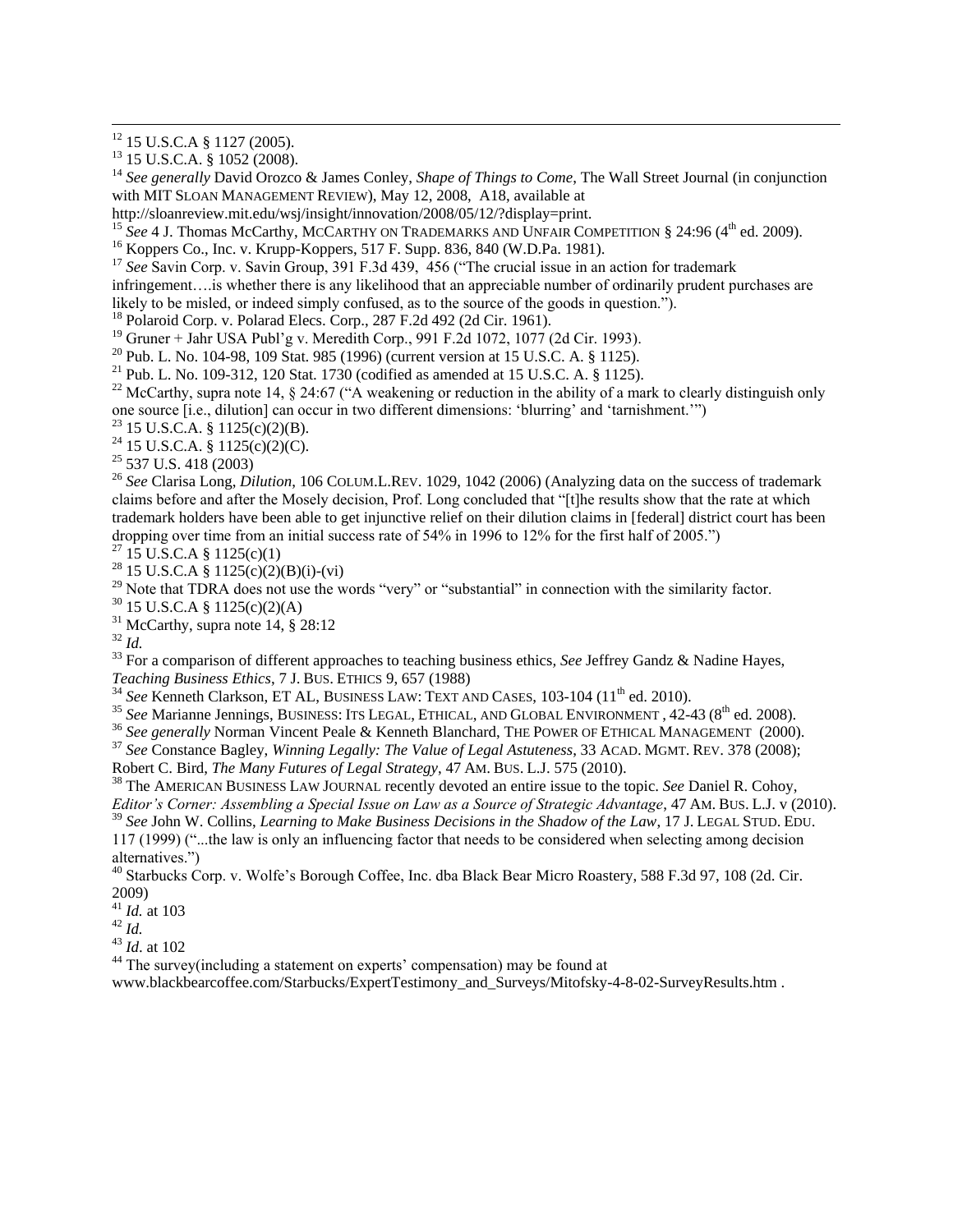## *APPENDIX A*

 $\overline{a}$ 

# *Writing Assignment Evaluation Rubric*

| <b>Possibl</b> | <b>Score</b> |                                                                                         |
|----------------|--------------|-----------------------------------------------------------------------------------------|
| e              |              |                                                                                         |
|                |              |                                                                                         |
|                |              | <b>Facts</b>                                                                            |
| 5              |              | Relevant summary of facts used throughout analysis                                      |
|                |              | <b>Analysis</b>                                                                         |
| 10             |              | Demonstrated understanding of trademark law, distinctiveness requirement, and dilution. |
| 10             |              | Demonstrated understanding of ethical issues presented.                                 |
| 5              |              | Demonstrated understanding of the impact of the TDRA on the dispute                     |
| 5              |              | Used case law and statutes to support points                                            |
|                |              | <b>Writing style</b>                                                                    |
| 10             |              | Sentences were direct, clear and concise with appropriate syntax and legal expression   |